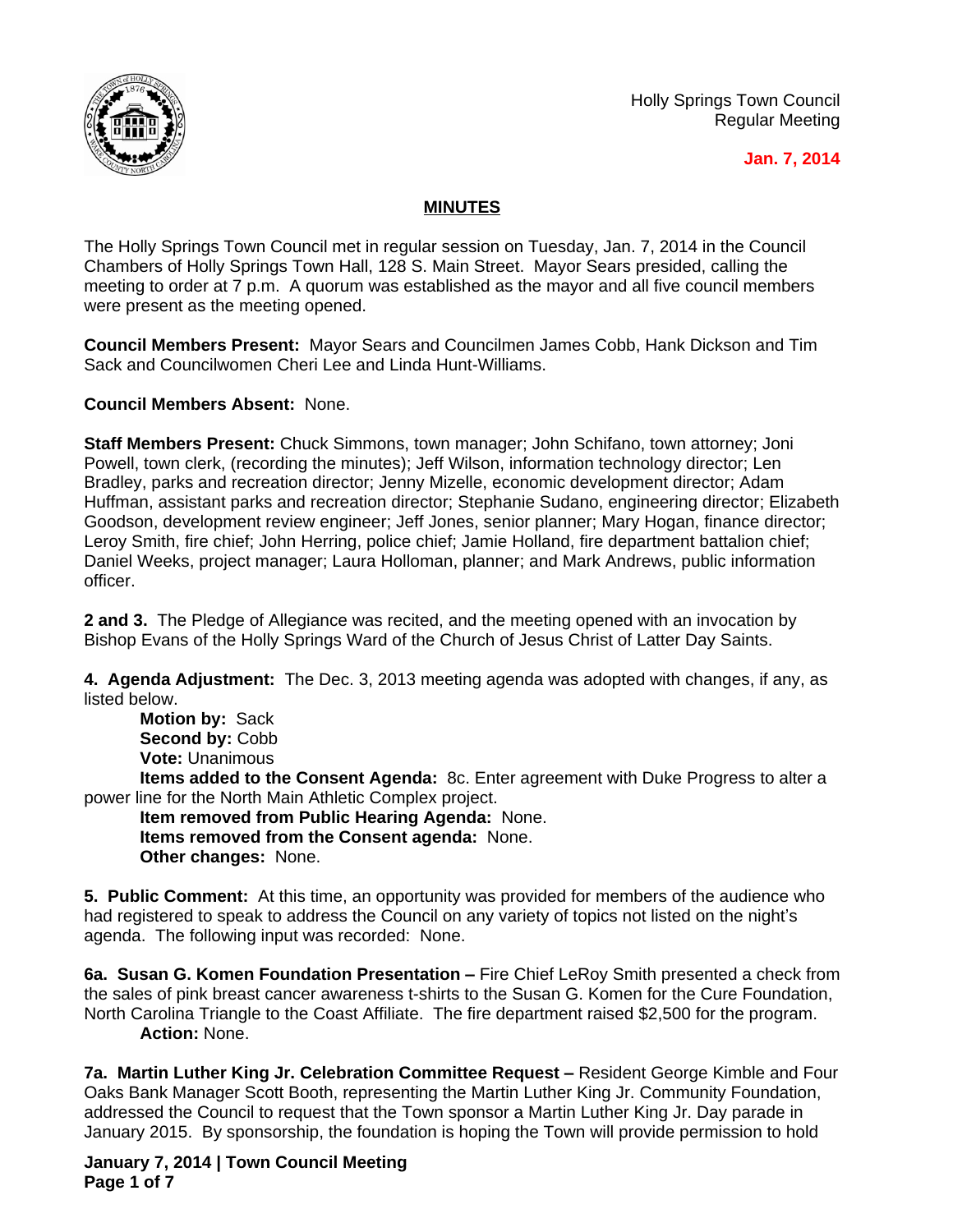the parade and provide the police and public works manpower that would be needed to control traffic and for post-parade clean-up.

The group envisions a lively event with bands, floats and antique cars that would be the only MLK Day parade for a smaller town in North Carolina. The event, planned for Saturday, Jan. 17, 2015 would follow the same route as the annual Christmas parade, organizers said. The biggest expense to the Town's budget would likely be the overtime salaries of personnel who would have to work the event. Organizers said they would seek private sponsors for other event costs.

The organizers said they hoped to have 100 units in the first parade. Mr. Simmons agreed that estimated personnel overtime costs for an event the size of the annual Christmas parade total about \$15,000.

In the meantime, this year's walk will be a smaller event. It is scheduled for 3 p.m. Sunday, Jan. 19, 2014 from Oakhall Shopping Center, down Main Street to the Holly Springs Cultural Center. At 4 p.m., there will be a celebration program at the Cultural Center.

To commemorate this year's MLK Day, Mayor Sears presented a proclamation designating Jan. 19-20, 2014 as Dr. Martin Luther King Jr. Days in Holly Springs.

Resident Parrish Womble addressed the Council to explain that the Holly Springs Martin Luther King Jr. Community Foundation is a foundation that hopes to raise money for scholarships and to meet human service needs like transportation, prescriptions, food and housing. He said he would hope the Council would support the foundation.

**Action:** The Council said the request was a budget item and could be discussed at the upcoming retreat under other budget discussion topics.

Councilman Dickson noted that an event in Cary planned for Jan. 20 intrigued him and might represent a good compromise if the Council does not feel led to support a parade event. The event in Cary is an organized Day of Service in the honor and spirit of Martin Luther King Jr. He suggested that a similar event in Holly Springs might benefit a local town facility and not have any real costs and might be an option other than a parade to consider.

**8. Consent Agenda:** The Council approved a motion to approve all items on the Consent Agenda. The motion carried following a motion by Councilman Sack, a second by Councilman Cobb and a unanimous vote. The following actions were affected:

8a. Minutes – The Council approved minutes of the Council's regular meetings held Nov. 19, and Dec. 3, 2013.

8b. Plan Approval Extensions – The Council approved plan approval expiration date extensions for 05-MAS-05-A01 Main Street Square Element A, 05-DP-07-A01 Main Street Square Element B, 07-DP-06 Main Street Square Element G, 07-DP-16-A01 HPC Flex Phase I, 08-DP-02 Bridgewater West Townhomes Phase 2, and 08-DP-12 Shoppes at Woodcreek Phase III.

8c. Duke Progress agreement – The Council approved to enter an agreement with Duke Progress to alter the height of a power line on the North Main Athletic Complex project site.

**9a. 13-DP-08, Holly Springs Towne Center, Phase 2** – Ms. Holloman said the Town has received a request for a development plan for Phase 2 of Holly Springs Towne Center. The second phase includes approximately 37 acres out of the 166 total acres that are included within the approved master plan.

She said the project includes access from G.B. Alford Highway, and the new thoroughfare, Bennet Knoll Parkway, to help facilitate internal vehicular circulation from both phases of the integrated center as well as to Old Holly Springs-Apex Road.

The site plan consists of six commercial lots and 128,000 square feet of retail space, as well as a 63,815 square foot movie theater/bowling alley.

She said that lot 11 includes a 128,000 square foot inline retail building. Lot 15 includes the movie theater/bowling alley building, retail space in front and associated parking. Lots 12-14 and 16 include only a parking lot layout at this time since tenants have not been chosen. The proposed parking design is based on typical restaurant sizes and may need to be revised at time of development plan submittal for each lot.

**January 7, 2014 | Town Council Meeting Page 2 of 7**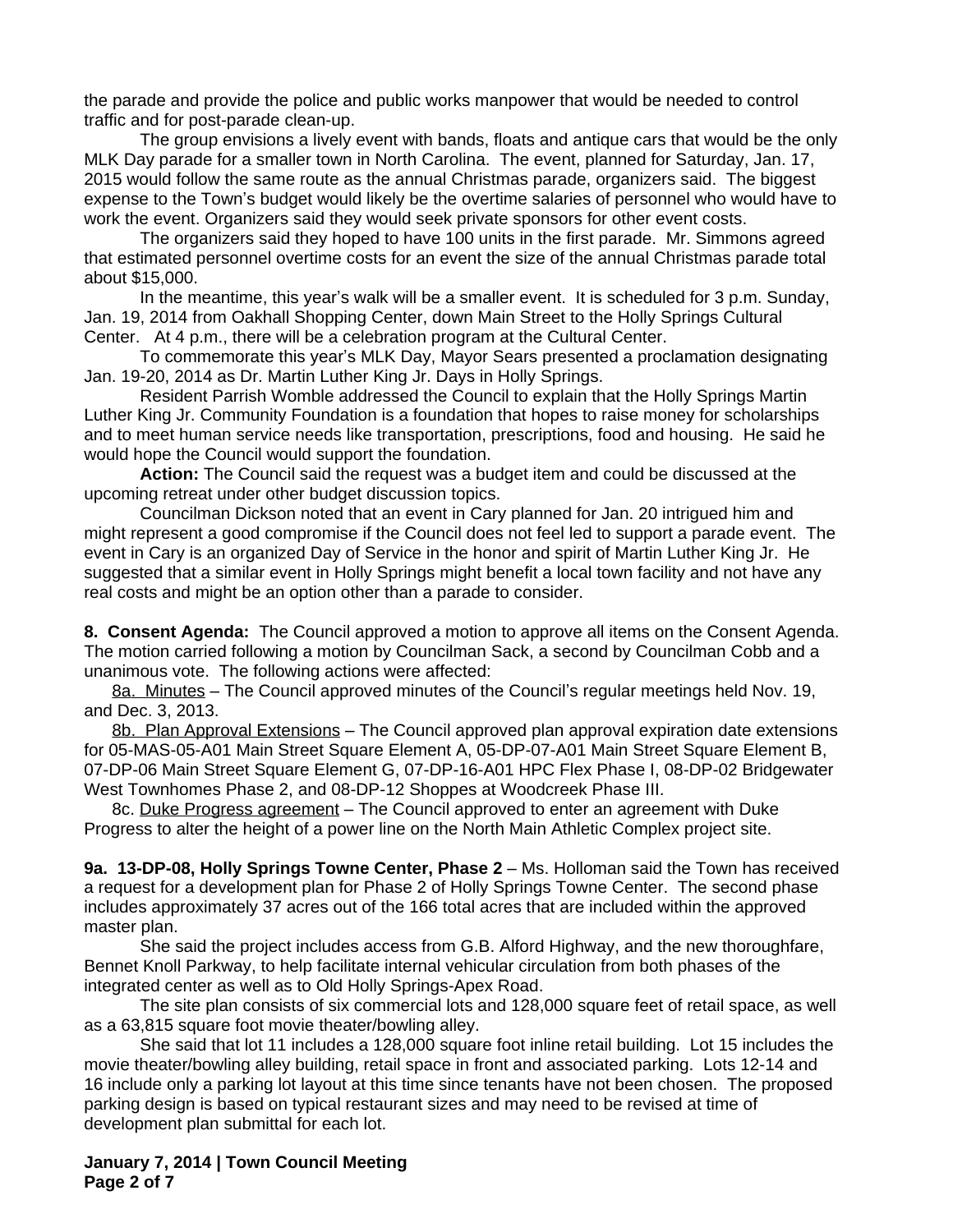Ms. Holloman said that approximately 1,015 parking spaces are proposed throughout the development. The applicant is seeking a parking reduction in order to reduce the overall parking by 7.8 percent. This is in large part due to the fact that the Unified Development Ordinance requires restaurants to have their own separate parking requirements even though it may be in an integrated building. In this case, the movie theater and bowling alley will feature a restaurant inside. Due to the likelihood that this restaurant primarily would be patronized by customers who also would be bowling or attending a movie as opposed to customers primarily going to the restaurant alone, staff can support the parking reduction, Ms. Holloman said.

A pedestrian plan is provided that includes sidewalks on public and private streets as well as pedestrian walkways that connect parking areas, building entrances, open space areas, and adjacent public sidewalks. Approximately .30 acres of developed open space is provided throughout Phase 2. The primary open space area is proposed to be located near the movie theater/bowling alley and would function as a social gathering area for the development that would include: decorative hardscape, enhanced landscaping and other focal features.

The development plan also includes detailed architectural design guidelines and a master signage plan in accordance with the conditions of approval of the original Holly Springs Towne Center Master Plan. The design guidelines include specific requirements for the design of buildings, landscaping and other site and appearance elements in the development. This includes a color and material palette, façade design elements, lighting, screening, and streetscape elements.

The development is proposed to be constructed with tilt-up concrete panels with options for a brick, EIFS, CMU, veneers. The colors and material options include six shades of brick, one stone CMU, 14 EIFS colors, and black fabric and metal awnings. The elevations of the theater/bowling alley are not provided at this time but as a condition of approval would be required to be submitted to staff for review during the construction drawing process.

She said phase 2 of Holly Springs Towne Center would match the architectural design and theme of Phase 1. The proposed architectural design theme includes a combination of modern and traditional building elements. Again, the buildings are proposed to be constructed primarily with a brick veneer and stucco treatments. The treatment options include various shades of brick and a wide range of stucco colors that are in compliance with the adopted design guidelines. The proposed architecture includes a variety of building massing and façade treatments as required by the UDO. Specific architectural features include: base, body, and cap, variation in massing, animating features, human scale design elements, colors, textures, roof treatment, and façade modulation.

Ms. Holloman added that two requests for alternate means of architectural compliance have been requested for the project. The requests for alternate compliance help to create a unique building form using distinctive color combinations as well as alternative cap requirements. Although all of the required architectural elements are not met exactly as the UDO requires, staff does feel that the proposed building architecture meets the intent of the architectural and site design UDO requirements, she said.

J.R. McAdams company representatives were available to answer questions. There was a lot of discussion of plan details.

Questions and answers included: How many bowling lanes will there be in the bowling alley? 16; how many screens will the theater have? 10 or 12; is the bowling alley attached to the theater? It will be in the same buildings. A restaurant is also in the building; How much of the roadway is going to be complete? Ms. Goodson fielded transportation questions and said construction would be delayed but that Bennett Knoll would be completed by 2015.

Councilwoman Lee said that if this facility is anything like the Frank Theater near Myrtle Beach, the restaurant will be a nice.

**Motion #1:** The Council approved a motion to make and accept the findings of fact to be recorded in the minutes for a waiver of regulations of UDO Section 7.04, Off-Street Parking regulations for petition #13-DP-08 for Holly Springs Towne Center Phase 2, motion to approve a waiver to allow for a reduction in the number of off-street parking spaces by 226 spaces, or approximately 7.8% percent, from 1,536 parking spaces to 1,415 parking spaces as submitted by

**January 7, 2014 | Town Council Meeting Page 3 of 7**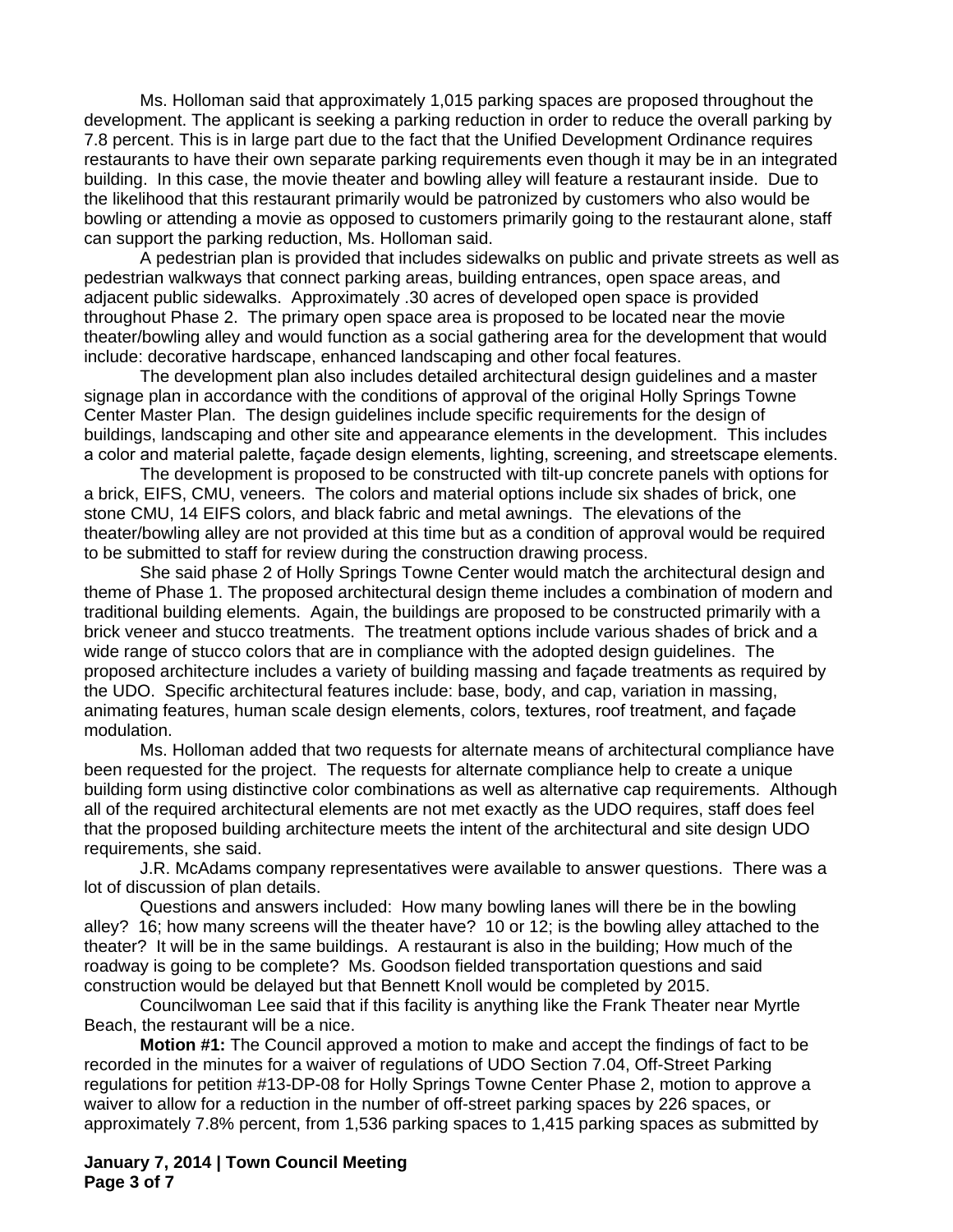The John R. McAdams Company.

A petition for a waiver of regulations of UDO Section UDO Section 7.04, Off-Street Parking regulations may only be granted upon the presentation of sufficient evidence to enable a written determination that:

- 1. The nature and location of the proposed building or structure, and;
- 2. The maximum number of students, employees, guests, customers, or clients who can reasonably be expected to use the proposed building or structure at one time, and;
- 3. The quantity of existing public or private parking on the lot or in the integrated center, business park or industrial park that can reasonably be expected to be available when the building or structure is in use, or;
- 4. The reduction of required off-street parking spaces will result in preserving existing vegetation on the property, or;
- 5. A land banked area for future off-street parking spaces is provided on the lot or within the integrated center, Business Park or industrial park that is of sufficient size and layout to effect compliance with the basic minimum requirements of this UDO is indicated on the approved plans. Such land banked area shall not be used for any form of development unless an amended alternate parking plan is submitted, and approved, that indicates compliance with the provisions of this sub-section.

**Motion by:** Williams **Second by:** Sack **Vote:** Unanimous.

**Motion #2:** Having made the necessary findings of fact, the Council approved a motion to grant a waiver to allow for a reduction in the number of off-street parking spaces by 226 spaces, or approximately 7.8% percent, from 1,536 parking spaces to 1,415 parking spaces as submitted by The John R. McAdams Company.

**Motion by:** Dickson **Second by:** Cobb **Vote:** Unanimous.

**Motion #3:** The Council approved a motion to make and accept the findings of fact to be recorded in the minutes for a waiver of regulations of UDO Section 3.08, A, 1. c (2)(a)(iii) Cap Requirement for development petition #13-DP-08 for Holly Springs Towne Center Phase 2 to allow for an alternative cap requirement, as submitted by Cline Design, dated revised Dec. 3, 2013.

A petition for a waiver of regulations of UDO Section 3.08, A, 1. c (2)(a)(iii) Cap Requirement may only be granted upon the presentation of sufficient evidence to enable a written determination that:

- 1. The proposed development represents the use of (building materials, building massing and façade treatment, building orientation, signs, landscaping, lighting or open space which will result in a development pattern which is equivalent to or superior to that achievable under the applicable regulations;
- 2. The proposed development will be compatible with and will enhance the use or value of area properties;
- 3. The proposed development is consistent with the intent of the Comprehensive Plan; and,
- 4. The proposed development is consistent with the intent and purpose of this UDO. **Motion by:** Cobb **Second by:** Dickson
	- **Vote:** Unanimous.

**Motion #4:** Having made the necessary findings of fact, the Council approved a motion to grant a waiver of regulations of UDO Section 3.08, A, 1. c (2)(a)(iii) Cap Requirement for development petition #13-DP-08 for Holly Springs Towne Center Phase 2 to allow for an alternative cap requirement, as submitted by Cline Design, dated revised Dec. 3, 2013.

**January 7, 2014 | Town Council Meeting Page 4 of 7**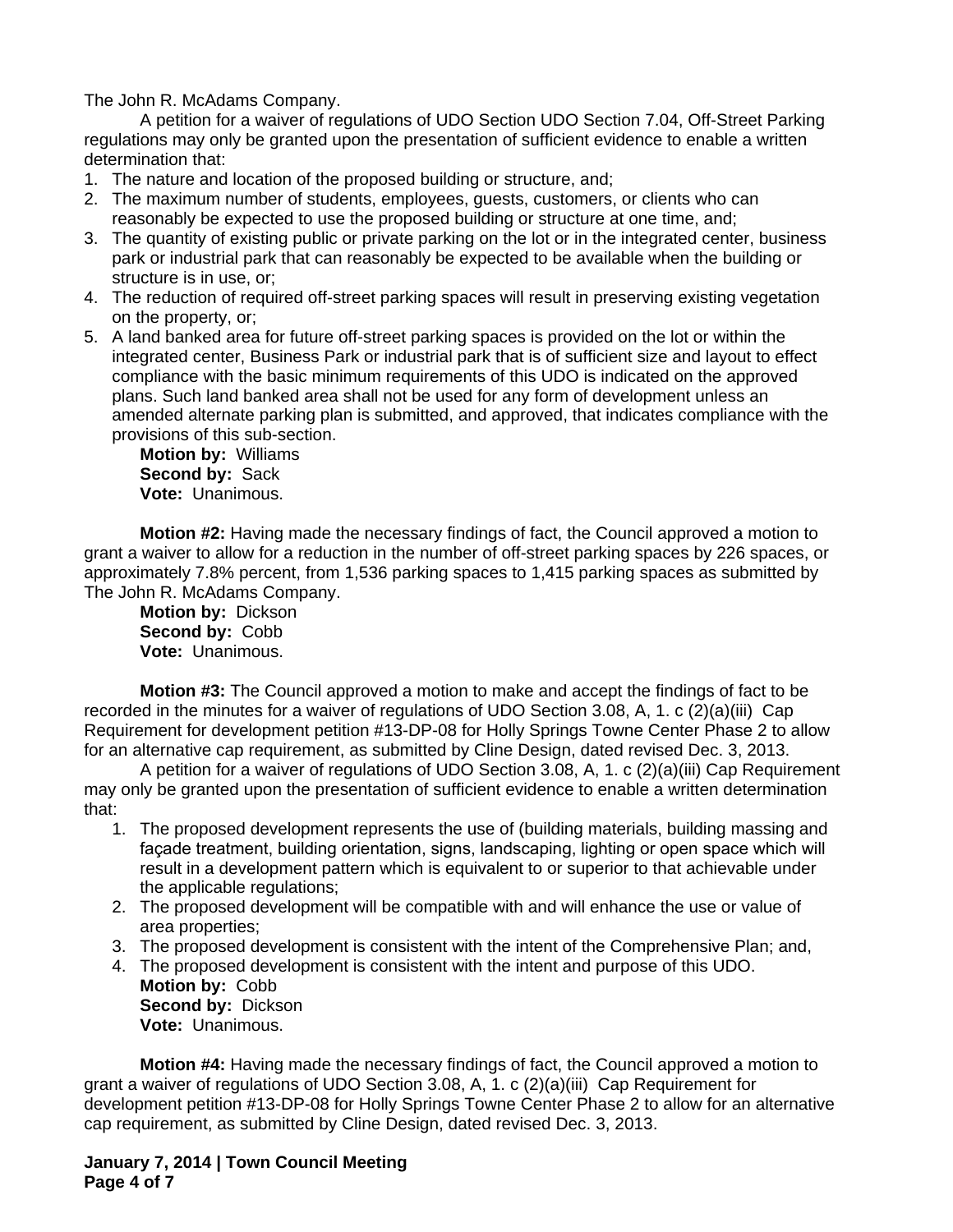**Motion by:** Lee **Second by:** Cobb **Vote:** Unanimous.

**Motion #5:** The Council approved a motion to make and accept the findings of fact to be recorded in the minutes for a waiver of regulations of UDO Section 3.08, A, 1. c (2)(e)Color Requirement for development petition #13-DP-08 for Holly Springs Towne Center Phase 2 to allow for more than three discernable colors to be used on building elevations, as submitted by Cline Design, dated revised Dec. 3, 2013.

A petition for a waiver of regulations of UDO Section 3.08, A, 1. c (2)(e)Color Requirement may only be granted upon the presentation of sufficient evidence to enable a written determination that:

- 1. The proposed development represents the use of (building materials, building massing and façade treatment, building orientation, signs, landscaping, lighting or open space which will result in a development pattern which is equivalent to or superior to that achievable under the applicable regulations;
- 2. The proposed development will be compatible with and will enhance the use or value of area properties;
- 3. The proposed development is consistent with the intent of the Comprehensive Plan; and,
- 4. The proposed development is consistent with the intent and purpose of this UDO. **Motion by:** Cobb **Second by:** Sack **Vote:** Unanimous.

**Motion #6:** Having made the necessary findings of fact, the Council approved a motion to grant a waiver of regulations of UDO Section 3.08, A, 1. c (2)(e)Color Requirement for development petition #13-DP-08 for Holly Springs Towne Center Phase 2 to allow for more than three discernable colors to be used on building elevations, as submitted by Cline Design, dated revised Dec. 3, 2013.

**Motion by:** Sack **Second by:** Cobb **Vote:** Unanimous.

**Motion #7:** The Council approved a motion to approve development plan #13-DP-08 for Holly Springs Town Center Phase 2 as submitted by The John R. McAdams Company, Project Number KRG-11010, dated revised 12/16/13 with the following conditions:

- 1. Minor modifications to building elevations may be submitted to and approved by the Department of Planning and Zoning.
- 2. Sign permits are required prior to any signage installation.
- 3. The theater/bowling alley elevations shall be submitted to Department of Planning & Zoning for review and comment and shall ultimately be approved by the Town Council.
- 4. If the theater/bowling alley elevations have not been submitted within 90 days of Town Council approval, the applicant shall submit revised elevation changes as necessary to add a focal point element to the Junior Anchor JA6 elevation which shall be reviewed and approved by Planning & Zoning staff.
- 5. Prior to or concurrent with this plan, the Holly Springs Master Plan Amendment 08-MAS-03-A04 must be approved.
- 6. All previous approval conditions for *Holly Springs Towne Center Master Plan and Holly Springs Towne Center Subdivision Plan* will apply to this phase as well.
- 7. A fee-in-lieu of upgrade will be required for this project for the Pump Station and associated force main.
- 8. This project will be required to meet Town's NPDES Phase II Post Construction Stormwater ordinance. A general stormwater requirement may affect this project.

**January 7, 2014 | Town Council Meeting Page 5 of 7**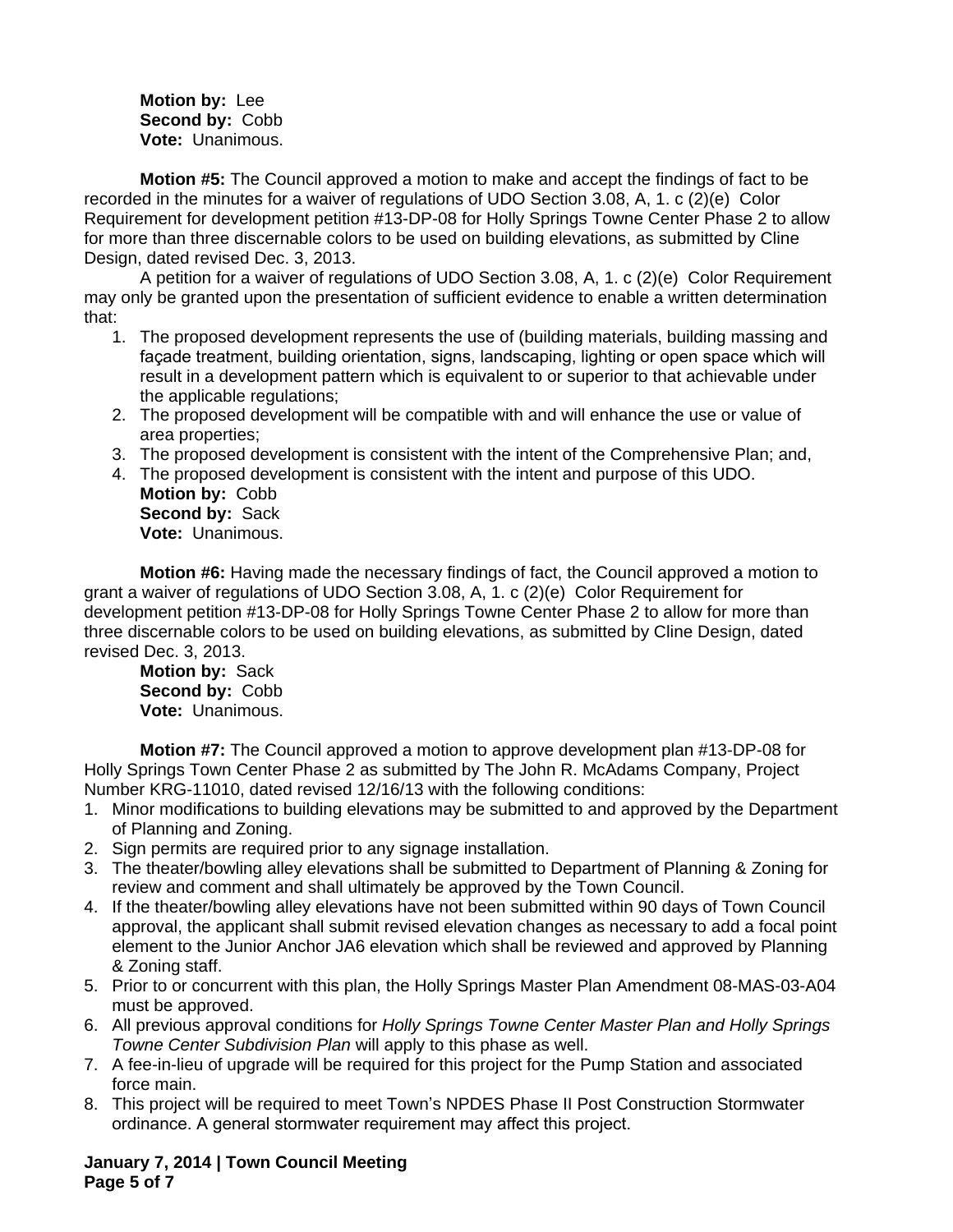- 9. Stormwater sureties are required on this project. A performance surety in the form of a bond, letter of credit or cash is required in the amount of 150% estimated construction cost of the stormwater BMP prior to the preconstruction meeting and a maintenance surety in the form of a cash escrow account in the amount of 35% the actual construction cost of the BMP is required at the end of the performance monitoring period for the project.
- 10. The traffic signals associated with this phase (Grand Hill Place and New Hill Road, Beaconwood Lane and Bennet Knoll Parkway, and Grand Hill Place and Bennet Knoll Parkway) are to be installed when warranted. When Phase 2 is constructed, the developer will evaluate the traffic volumes at the three intersections noted above to determine if the signals are warranted. If the volumes require a signal, the signal will be installed at that time. If not, the developer will complete an annual evaluation and install the signals at the time they are warranted.
- 11. Sight distance easements are required to be recorded with the appropriate final plat for any area where a sight distance triangle is outside of the public right-of-way.
- 12. A schedule for the completion of Bennet Knoll Parkway Section 1 adjacent to Phase 2 including when a preconstruction meeting needs to be scheduled will need to be provided once the Developer Agreement is finalized.
- 13. The following items must be submitted prior to or with the first construction drawing submittal for this phase:
	- a. The plans for any retaining walls for this phase must be submitted.
	- b. It appears that the retaining walls or the grid that will be installed with them will be in conflict with some of the utilities or easements. Revise to remove any conflict with utilities or easements that are within the grid or retaining wall area or verify that there will be no conflicts.
	- c. Provide a pavement design for any thoroughfares, collectors and boulevards within this phase. This may result in a pavement cross section bigger than the specified minimum.
	- d. A detailed hydraulic report will be required for the reclaimed water main extension proposed *or verification that the previously submitted report still adequately covers this phase.* This signed and sealed report must be approved prior to construction drawing submittal.
	- e. The control of access fencing along GB Alford Highway (NC 55 bypass) for all of Holly Springs Towne Center must be replaced with decorative fencing or moved to a more nonvisible location as approved by NCDOT and the Town.
	- f.A revised Forest Springs flood study will need to be submitted if there are any changes to the proposed hydrology and the study must demonstrate there is no rise to the existing 100 yr. water surface elevation.
	- g. A revised SWMP will need to be submitted
	- h. All items listed on the Stormwater Submittal Checklist, Form #16003, must be included
	- i.A Traffic Impact Analysis (TIA) is required for this project. There was a TIA completed for the entire Holly Springs Towne Center with the initial plans however a TIA addendum was prepared and submitted with Phase 2 to update information in the TIA with respect to phasing the thoroughfare. This addendum has been submitted to the town and NCDOT but has not been finalized at this time. This review must be completed and the TIA addendum approved prior to construction drawing submittal.
	- j.An Engineer's sealed Water System Hydraulic Report for documenting that the Town's fire flow and system pressure requirements is required for this Phase. This report has been submitted and is under review. The final report must be approved prior to construction drawing submittal.
- 14. The following items must be submitted prior to the first construction drawing approval for this phase:
	- a. All environmental permits were previous approved with other phases of this project. Approvals to any changes to these permits must be obtained prior to construction drawing approval and/or issuance of a land disturbance permit for this phase of the project.
	- b. Payment of the Stormwater Fee-in-Lieu will be required.